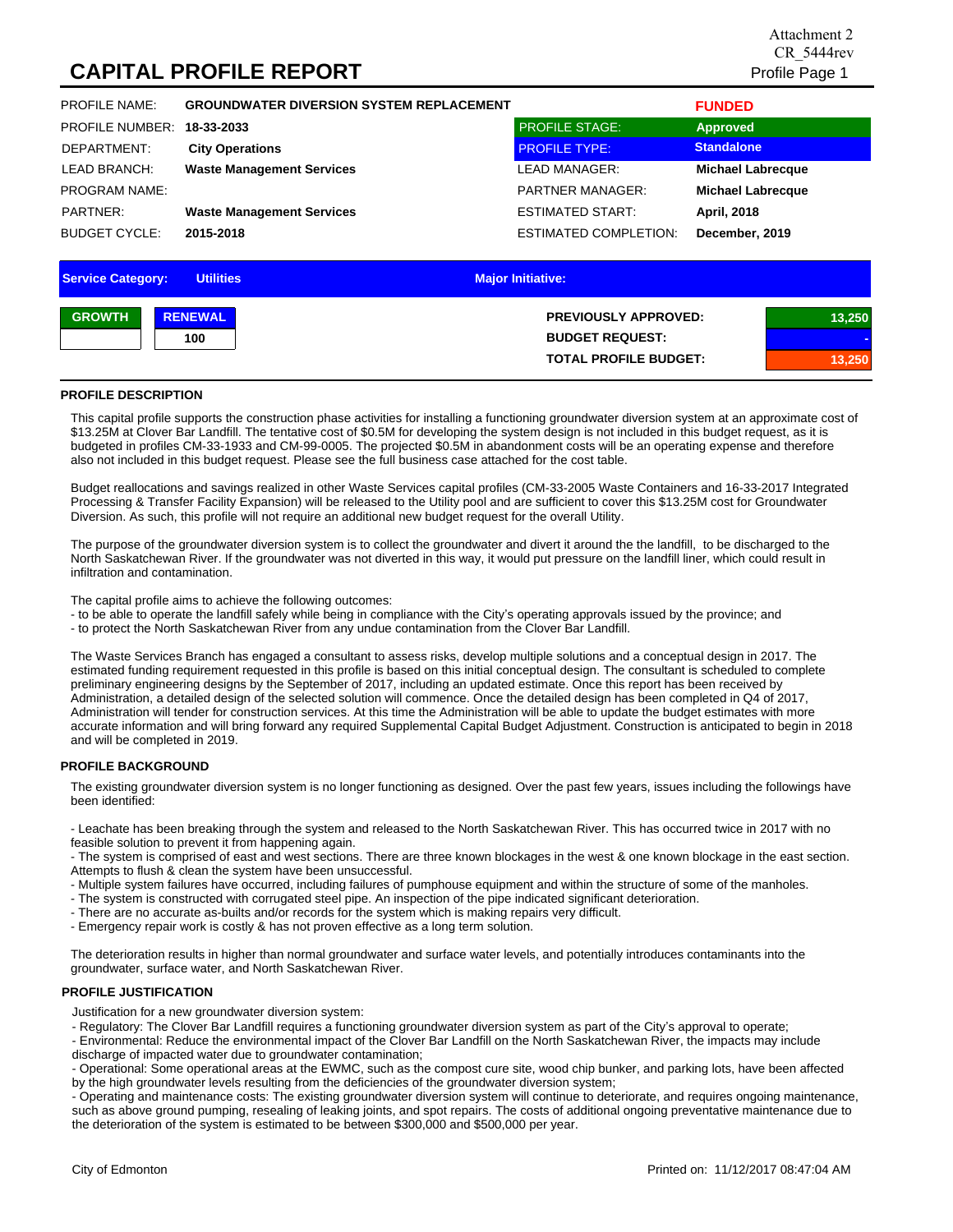#### **STRATEGIC ALIGNMENT**

The Way We Grow: Transform Edmonton's Urban Form; The Way We Live: Improve Edmonton's Livability; The Way We Green: Preserve & Sustain Edmonton's Environment.

#### **ALTERNATIVES CONSIDERED**

Status quo: The existing system has 3 reportable Leachate releases to the North Saskatchewan River & multiple known blockages. Ongoing inspections, spot repairs, & operational changes are not sustainable & contains a high risk of environmental releases. Not addressing this urgently & sustainably may have regulatory & legal implications from Alberta Environment and Parks. After the second release, Waste Services has committed to start replacing this system in 2018.

Repair the system: The corrugated steel pipe is 40-45 years old. No accurate as-builts and/or records for the system & the east half of the system is built within the Clover Bar Landfill, making the repair work difficult. The pump stations are constantly under repair, requiring new pumps, level sensors, reprogramming, and lighting.

Installation of a new system: Install a functioning system will ensure that EWMC meets the regulatory requirements and avoid any legal complications arising from the deteriorating system.

#### **COST BENEFITS**

- A new system will avoid higher cost caused by the failure of the deteriorating system;
- Failure to comply with landfill conditions may result in regulatory, legal and/or punitive monetary consequences;
- To protect the river & public health;
- Avoid any negative publications resulting from inadvertent releases;
- Designed to current standards resulting in lower operating costs & reduce the effects of high groundwater levels

#### **KEY RISKS & MITIGATING STRATEGY**

New system is near the bottom of landfill slope making repairs difficult & expensive-mitigated by identifying technology to minimize disruption, include using trenchless construction.

Old system abandonment-mitigated by ensuring the new system is fully operational before abandon the old.

Budget adjustment might be needed when design & technology are identified.

Urgent response required for existing system-undertaking initiatives, e.g. over land water pumping, inspections & minor repairs.

#### **RESOURCES**

It requires reallocation of funding from other capital profiles. Infrastructure Planning & Design Team from Integrated Infrastructure Services (IIS) will support Waste Services through the planning, design & delivery stages for this capital profile.

#### **CONCLUSIONS AND RECOMMENDATIONS**

- The groundwater diversion system at Clover Bar Landfill needs to be replaced in order to comply with its operating approval. At this time Administration has concept level project cost estimates as proposed in this capital profile. Once preliminary engineering can be completed, and more accurate funding estimates have been obtained, budget estimates will be updated accordingly.

- It is recommended that this project be funded for the detailed design and construction phase activities in order to replace the current groundwater diversion system at Clover Bar Landfill in a timely manner.